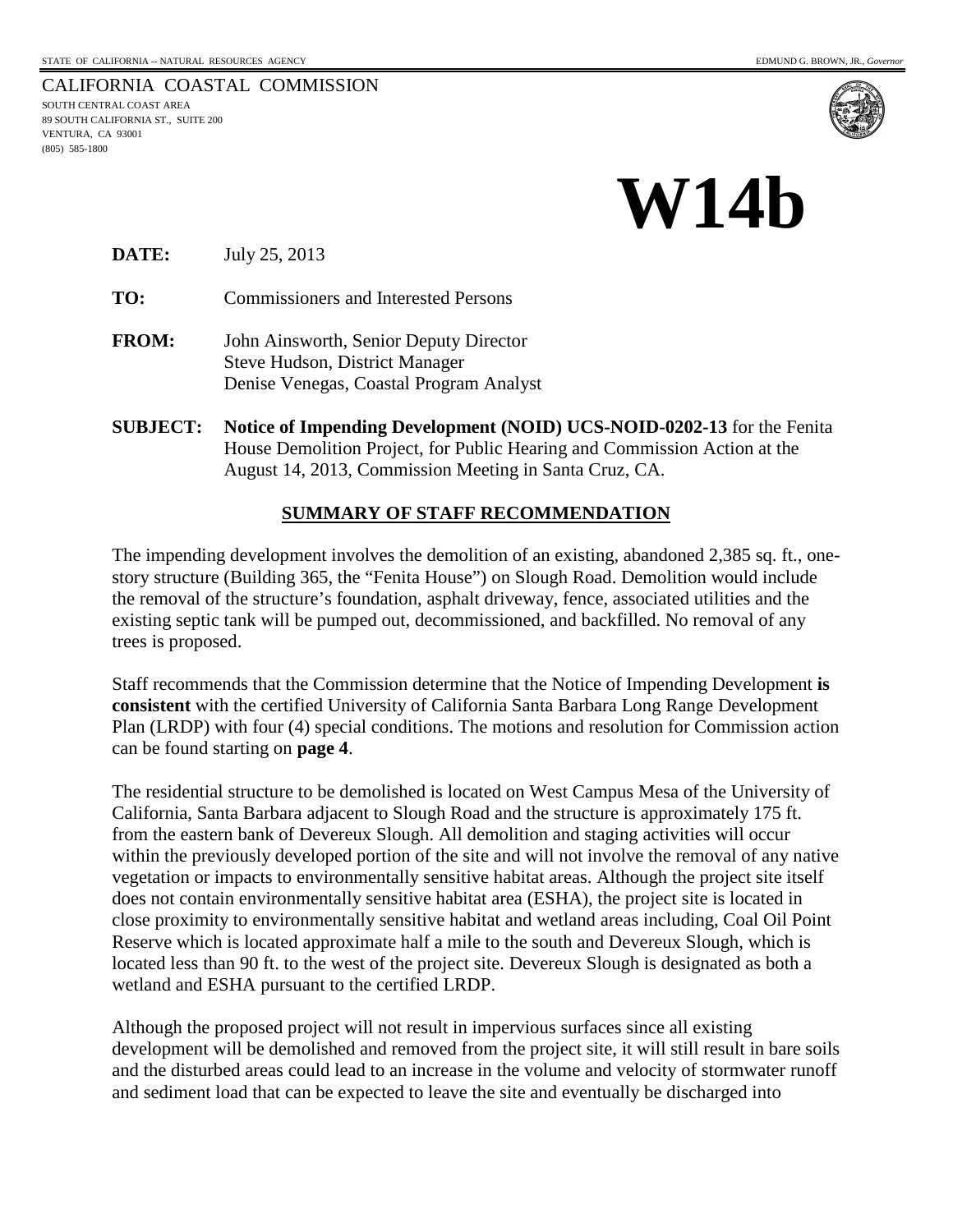Devereux Slough and coastal waters. Pollutants commonly found in runoff associated with dirt, vegetation and litter can have excess nutrients causing algae blooms and sedimentation increasing turbidity which both reduce the penetration of sunlight need by aquatic vegetation which provide food and cover for aquatic species; disruptions to the reproduction cycle for aquatic species; and acute and sublethal toxicity in marine organisms leading to adverse changes in reproduction and feeding behaviors. These impacts reduce the biological productivity and the quality of wetlands and coastal waters.

In past actions, the Commission has found that erosion on disturbed sites can be minimized by revegetating all disturbed areas with native plants compatible with the surrounding area. However, in this case, the University is not proposing to revegetate any of the disturbed areas on site after demolition is complete and has instead proposed to simply add mulch over the disturbed/exposed soil areas. Given the close proximity of the Devereux Slough wetland, which is located less than 90 ft. from the project site, and the potential for increase sedimentation of the slough which may occur if the disturbed project site is not adequately revegetated, **Special Condition Two (2)** has been required to ensure that all areas that are disturbed on site are revegetated in accordance with the LRDP provisions to minimize the potential for adverse impacts to water quality and aquatic resources resulting from potential increases in erosion and sedimentation. Specifically, **Special Condition Two (2)** requires the University to submit revegetation plans, for review and approval by the Executive Director, to revegetate all disturbed areas on site with native plant species endemic to the surround area to minimize the rate of soil erosion and reduce the runoff of pollutants. Only as conditioned will the proposed impending development minimize adverse impacts to water quality and coastal resources to the maximum extent possible. The Commission also finds that the presence of a qualified biologist is necessary during the demolition activities to ensure that there is no unintended disturbance and adverse impacts to adjacent sensitive resource areas are minimized. Therefore **Special Condition One (1)** has been required to ensure that an independent qualified biologist or environmental resource specialist shall be present on site during all demolition activities or during any activities involving the use of heavy machinery.

Furthermore, interim erosion control measures and best management practices implemented during demolition activities will serve to further minimize the potential for adverse impacts to water quality and downslope wetland areas resulting from drainage runoff during demolition. Therefore, the Commission finds that **Special Condition Three (3)** is necessary to ensure the proposed development will not adversely impact water quality or coastal resources. Additionally, **Special Condition Four (4)** requires the University to remove all excavated materials, including debris resulting from the demolition of existing structures, from the site to an appropriate location permitted to receive such material.

The standard of review for the proposed NOID is the policies of the certified University of California Santa Barbara Long Range Development Plan.

**Additional Information**: For further information, please contact Denise Venegas at the South Central Coast District Office of the Coastal Commission at (805) 585-1800. The UCSB Notice of Impending Development UCS-NOID-0202-13 is available for review at the Ventra Office of the Coastal Commission.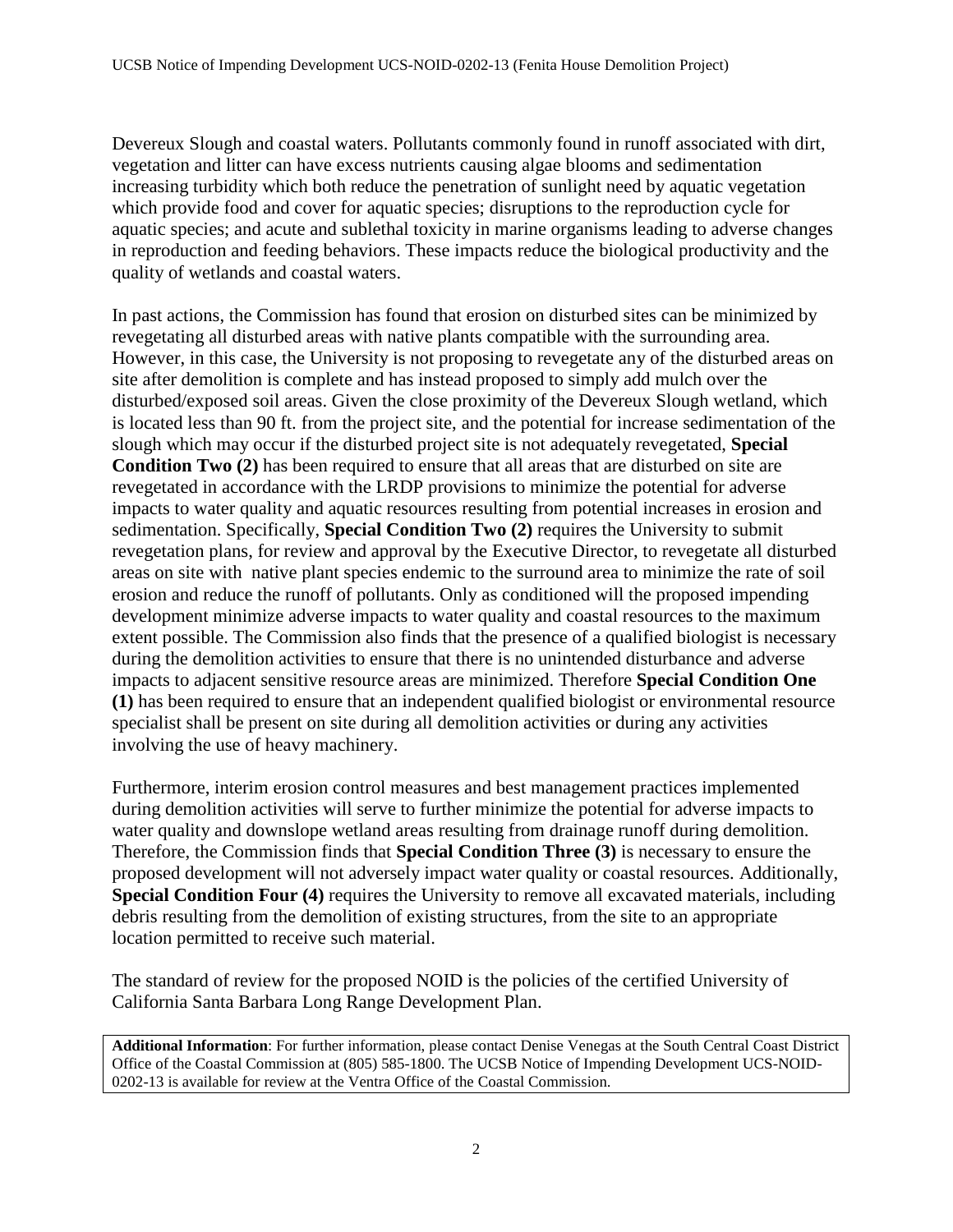# **TABLE OF CONTENTS**

| 1. CONSTRUCTION TIMING AND SENSITIVE BIRD SPECIES SURVEYS 5 |  |
|-------------------------------------------------------------|--|
|                                                             |  |
| 3. INTERIM EROSION CONTROL PLANS AND CONSTRUCTION           |  |
|                                                             |  |
|                                                             |  |
| IV. FINDINGS FOR APPROVAL OF THE NOTICE OF IMPENDING        |  |
|                                                             |  |

### **SUBSTANTIVE FILE DOCUMENTS**

University of California, Santa Barbara, 1990 Long Range Development Plan; "Fenita House Bird Use Survey" dated May 14, 2013, prepared by Lisa Stratton.

### **EXHIBITS**

| Exhibit 1. | Vicinity Map |
|------------|--------------|
|------------|--------------|

- Exhibit 2. Aerial Photograph<br>Exhibit 3. Site/Demolition Pla
- Site/Demolition Plan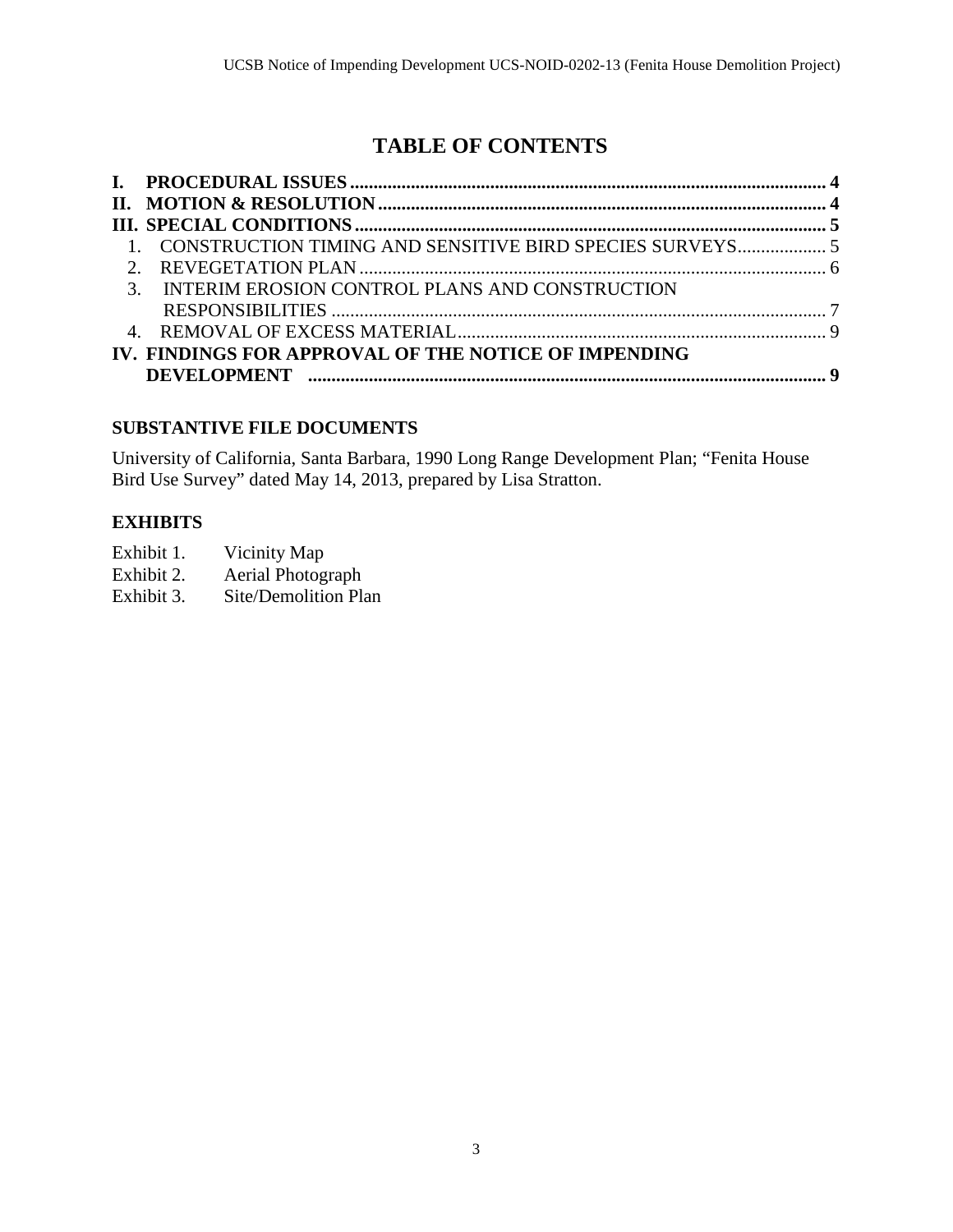### <span id="page-3-0"></span>**I. PROCEDURAL ISSUES**

Section 30606 of the Coastal Act and Title 14, sections 13547 through 13550 of the California Code of Regulations<sup>[1](#page-3-2)</sup> govern the Coastal Commission's review of specific development projects proposed to be undertaken pursuant to a certified LRDP. Section 13549(b) requires the Executive Director or his designee to review the notice of impending development (or development announcement) within ten days of receipt and determine whether it provides sufficient information to determine if the proposed development is consistent with the certified LRDP. The notice is deemed filed when all necessary supporting information has been received. The remaining items necessary to provide a complete notice of impending development for the project at issue in this report were received in the South Central Coast Office in early July, Commission staff reviewed them within 10 days of receiving them, and the notice was filed as complete on July 12, 2013.

Pursuant to section 13550(b) of the regulations, within thirty days of filing the notice of impending development, the Executive Director is to report to the Commission on the nature of the development and make a recommendation regarding the consistency of the proposed development with the certified LRDP. After a public hearing, by a majority of its members present, the Commission determines whether the development is consistent with the certified LRDP and whether conditions are required to bring the development into conformance with the LRDP. No construction shall commence until after the Commission votes to impose any conditions(s) necessary to render the proposed development consistent with the certified LRDP.

Because the notice of impending development at issue in this case was filed complete on July 12, 2013, pursuant to Section 13550 (b) of the regulations, the Executive Director would normally need to report the pendency of the proposed development to the Commission by August 11, 2013. However, as there was no Commission meeting available from July 12, 2013, to August 11, 2013, inclusive, that would not be possible. Instead the University has submitted a letter dated July 16, 2013, waiving the 30 day right to a Commission determination to allow for additional time for the Executive Director to report this notice of impending development to the Commission, and is being reported at the first available meeting following August 11.

### <span id="page-3-1"></span>**II. MOTION & RESOLUTION**

The staff recommends that the Commission adopt the following resolution:

#### **Motion:**

*I move that the Commission determine that the development described in the Notice of Impending Development UCS-NOID-0202-13 (Fenita House Demolition Project), as conditioned, is consistent with the certified University of California at Santa Barbara Long Range Development Plan.* 

Staff recommends a **YES** vote. Passage of this motion will result in a determination that the development described in the Notice of Impending Development UCS-NOID-0202-13 as

<span id="page-3-2"></span><sup>&</sup>lt;sup>1</sup> All further references to regulations are to Title 14 of the California Code of Regulations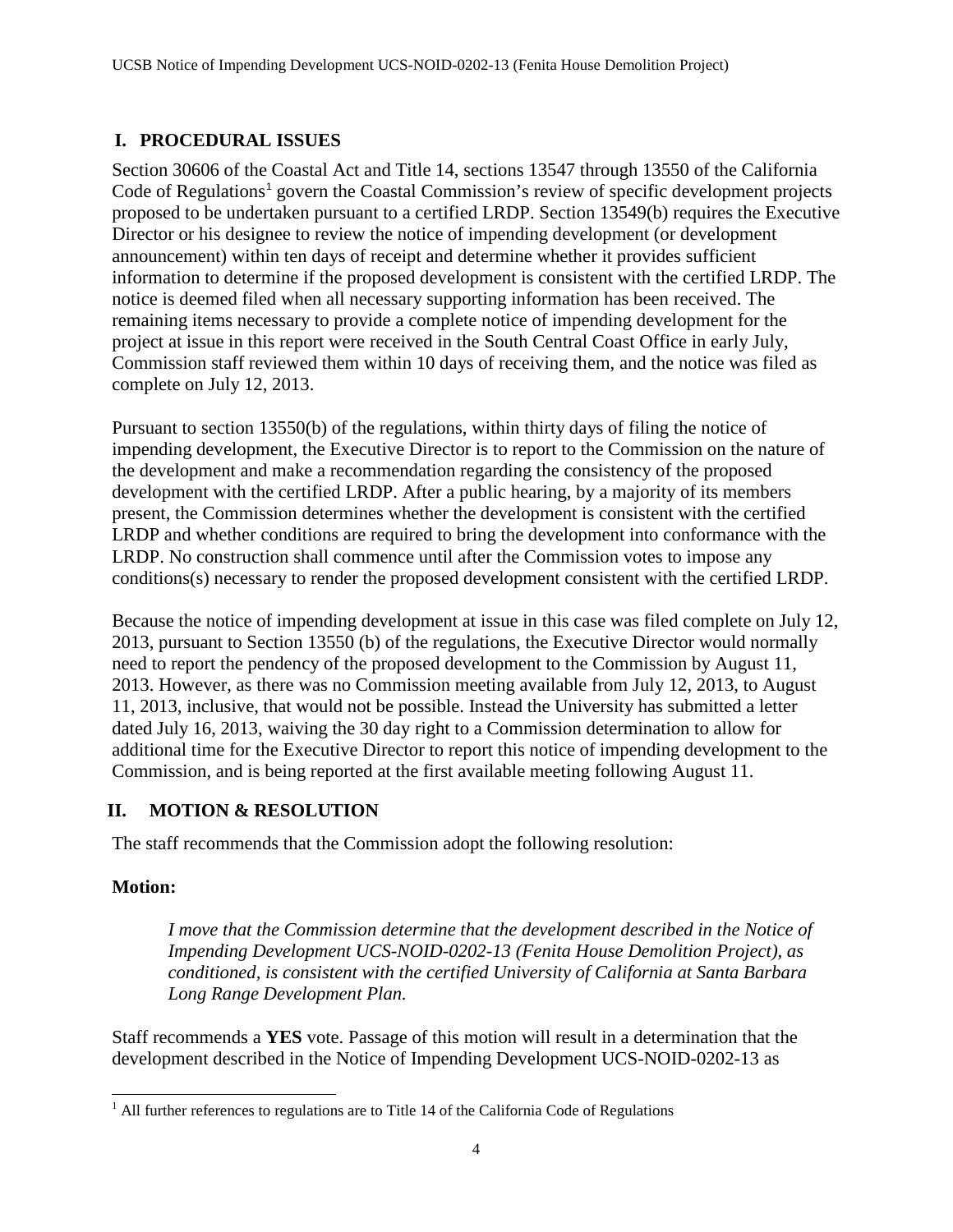conditioned, is consistent with the certified University of California at Santa Barbara Long Range Development Plan, and adoption of the following resolution and findings. The motion passes only by affirmative vote of a majority of the Commissioners present.

#### **Resolution:**

*The Commission hereby determines that the development described in the Notice of Impending Development UCS-NOID-0202-13, as conditioned, is consistent with the certified University of California at Santa Barbara Long Range Development Plan for the reasons discussed in the findings herein.* 

#### <span id="page-4-0"></span>**III. SPECIAL CONDITIONS**

#### <span id="page-4-1"></span>**1. Construction Timing and Sensitive Bird Species Surveys**

For any construction or tree removal activities between February  $15<sup>th</sup>$  and September  $1<sup>st</sup>$ , the University shall retain the services of a qualified biologist or environmental resource specialist (hereinafter, "environmental resources specialist") to conduct raptor and other sensitive bird species surveys and monitor project operations. At least 30 calendar days prior to commencement of any project operations, the University shall submit the name and qualifications of the environmental resource specialist, for the review and approval of the Executive Director. The environmental resources specialist shall ensure that all project construction and operations shall be carried out consistent with the following:

- A. The University shall ensure that a qualified environmental resource specialist with experience in conducting bird surveys shall conduct bird surveys 30 calendar days prior to the construction and/or tree removal activities to detect any active bird nests in all trees within 500 feet of the project (including, but not limited to, eucalyptus trees). A followup survey must be conducted 3 calendar days prior to the initiation of clearance/construction and nest surveys must continue on a monthly basis throughout the nesting season or until the project is completed, whichever comes first.
- B. If an active nest of any federally or state listed threatened or endangered species, species of special concern, or any species of raptor is found within 300 ft. of the project (500 ft. for raptors), the University shall retain the services of a qualified biologist with experience conducting bird and noise surveys, to monitor bird behavior and construction noise levels. The biological monitor shall be present at all relevant construction meetings and during all significant construction activities (those with potential noise impacts) to ensure that nesting birds are not disturbed by construction related noise. The biologist monitor shall monitor birds and noise every day at the beginning of the project and during all periods of significant construction activities. Construction activities may occur only if construction noise levels are at or below a peak of 65 dB at the nest(s) site. If construction noise exceeds a peak level of 65 dB at the nest(s) site, sound mitigation measures such as sound shields, blankets around smaller equipment, mixing concrete batches off-site, use of mufflers, and minimizing the use of back-up alarms shall be employed. If these sound mitigations measures do not reduce noise levels, construction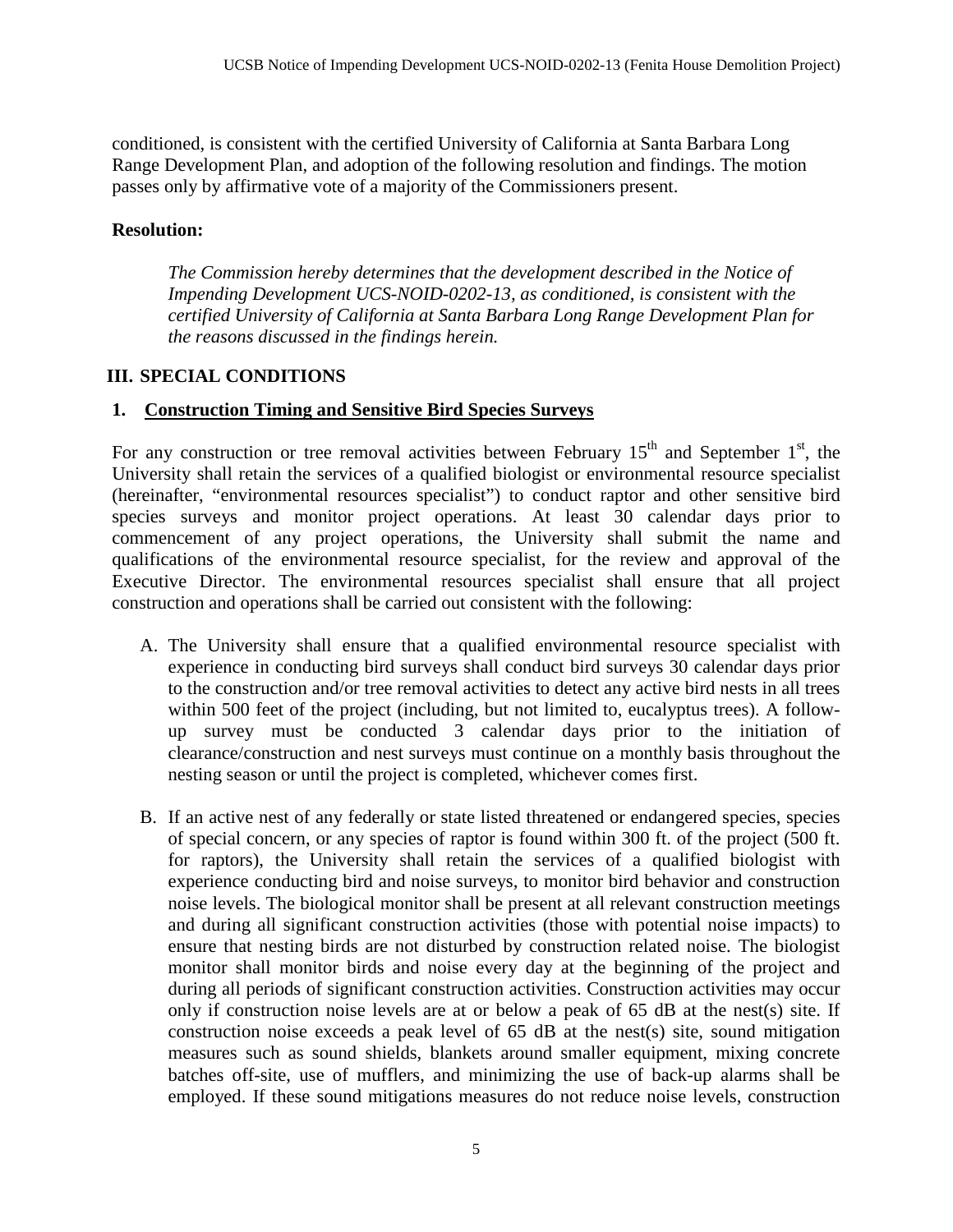within 300 ft. (500 ft. for raptors) of the nesting trees shall cease and shall not recommence until either new sound mitigation can be employed or nesting is complete.

- C. If an active nest of a federally or state-listed threatened or endangered species, bird species of special concern, or any species or raptor is found, UCSB will notify the appropriate State and Federal Agencies within 24 hours, and appropriate action specific to each incident will be developed. UCSB will notify the California Coastal Commission by e-mail within 24 hours and consult with the Commission regarding determinations of State and Federal agencies.
- D. The environmental resource specialist shall be present during all tree removal activities. The environmental resource specialist shall require the University to cease work should any breach in compliance occur, or if any unforeseen sensitive habitat issues arise. The environmental resource specialist(s) shall immediately notify the Executive Director if activities outside of the scope of Notice of Impending Development 1-13 occur. If significant impacts or damage occur to sensitive habitats or to wildlife species, the applicants shall be required to submit a revised or supplemental program to adequately mitigate such impacts. Any native vegetation which is inadvertently or otherwise destroyed or damaged during implementation of the project shall be replaced in kind at a 3:1 or greater ratio. The revised, or supplemental, program shall be processed as a new NOID.

### <span id="page-5-0"></span>**2. Revegetation Plan**

Prior to commencement of construction activities, the University shall submit a revegetation plan, prepared by a licensed landscape architect or a qualified resource specialist, for review and approval by the Executive Director. The plan shall incorporate the following criteria:

- A. All disturbed areas on the project site shall be planted and maintained for erosion control purposes within (60) days after demolition is completed. All plantings shall consist of native plants/shrubs and trees. All native plant species shall be of local genetic stock. No plant species listed as problematic and/or invasive by the California Native Plant Society, the California Invasive Plant Council, or by the State of California shall be employed or allowed to naturalize or persist on the site. No plant species listed as a 'noxious weed' by the State of California or the U.S. Federal Government shall be utilized or maintained within the property.
- B. Plantings will be maintained in good growing condition throughout the life of the project and, whenever necessary, shall be replaced with new plant materials to ensure continued compliance with applicable revegetation requirements.
- C. Rodenticides containing any anticoagulant compounds (including, but not limited to, Warfarin, Brodifacoum, Bromadiolone or Diphacinone) shall not be used.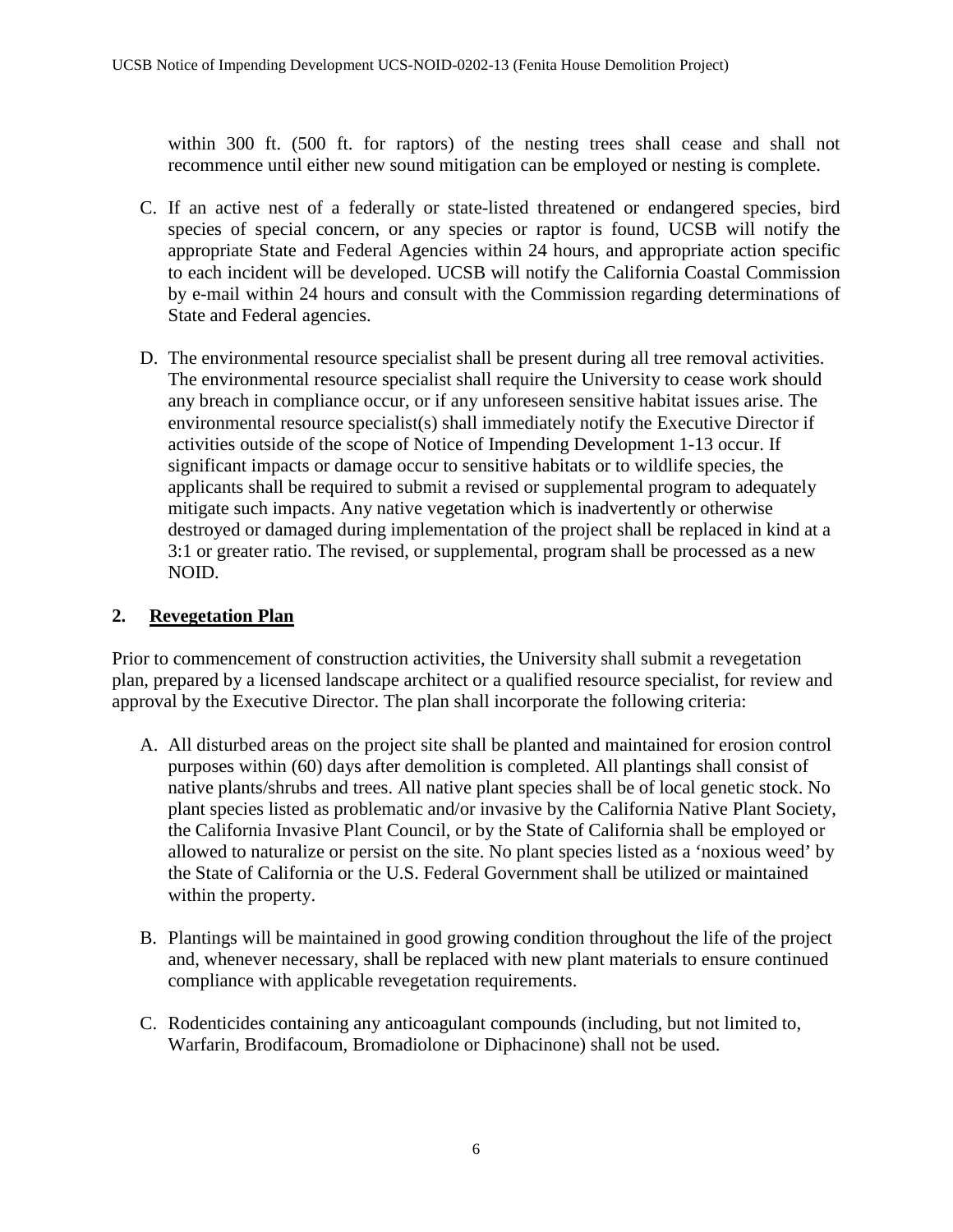D. The University shall undertake development in accordance with the approved final plans. Any proposed changes to the approved final plans shall be reported to the Executive Director. No changes to the approved final plans shall occur without a new notice of impending development unless the Executive Director determines that a new notice of impending development is not legally required.

### <span id="page-6-0"></span>**3. Interim Erosion Control Plans and Construction Responsibilities**

A. PRIOR TO THE COMMENCEMENT OF CONSTRUCTION ACTIVITIES, the University shall submit to the Executive Director an Interim Erosion Control and Construction Best Management Practices Plan, prepared by a qualified, licensed professional. The qualified, licensed professional shall certify in writing that the Interim Erosion Control and Construction Best Management Practices (BMPs) plan are in conformance with the following requirements:

- 1. Erosion Control Plan
- (a) The plan shall delineate the areas to be disturbed by grading or construction activities and shall include any temporary access roads, staging areas and stockpile areas. The natural areas on the site shall be clearly delineated on the plan and on-site with fencing or survey flags.
- (b) Include a narrative report describing all temporary run-off and erosion control measures to be used during construction.
- (c) The plan shall identify and delineate on a site or grading plan the locations of all temporary erosion control measures.
- (d) The plan shall specify that grading shall take place only during the dry season (April 1 October 31). This period may be extended for a limited period of time if the situation warrants such a limited extension, if approved by the Executive Director. The University shall install or construct temporary sediment basins (including debris basins, desilting basins, or silt traps), temporary drains and swales, sand bag barriers, silt fencing, and shall stabilize any stockpiled fill with geofabric covers or other appropriate cover, install geotextiles or mats on all cut or fill slopes, and close and stabilize open trenches as soon as possible. Basins shall be sized to handle not less than a 10 year, 6 hour duration rainfall intensity event.
- (e) The erosion control measures shall be required on the project site prior to or concurrent with the initial grading operations and maintained throughout the development process to minimize erosion and sediment from runoff waters during construction. All sediment should be retained on-site, unless removed to an appropriate, approved dumping location either outside of the coastal zone or within the coastal zone to a site permitted to receive fill.
- (f) The plan shall also include temporary erosion control measures should grading or site preparation cease for a period of more than 30 days, including but not limited to: stabilization of all stockpiled fill, access roads, disturbed soils and cut and fill slopes with geotextiles and/or mats, sand bag barriers, silt fencing; temporary drains and swales and sediment basins. The plans shall also specify that all disturbed areas shall be seeded with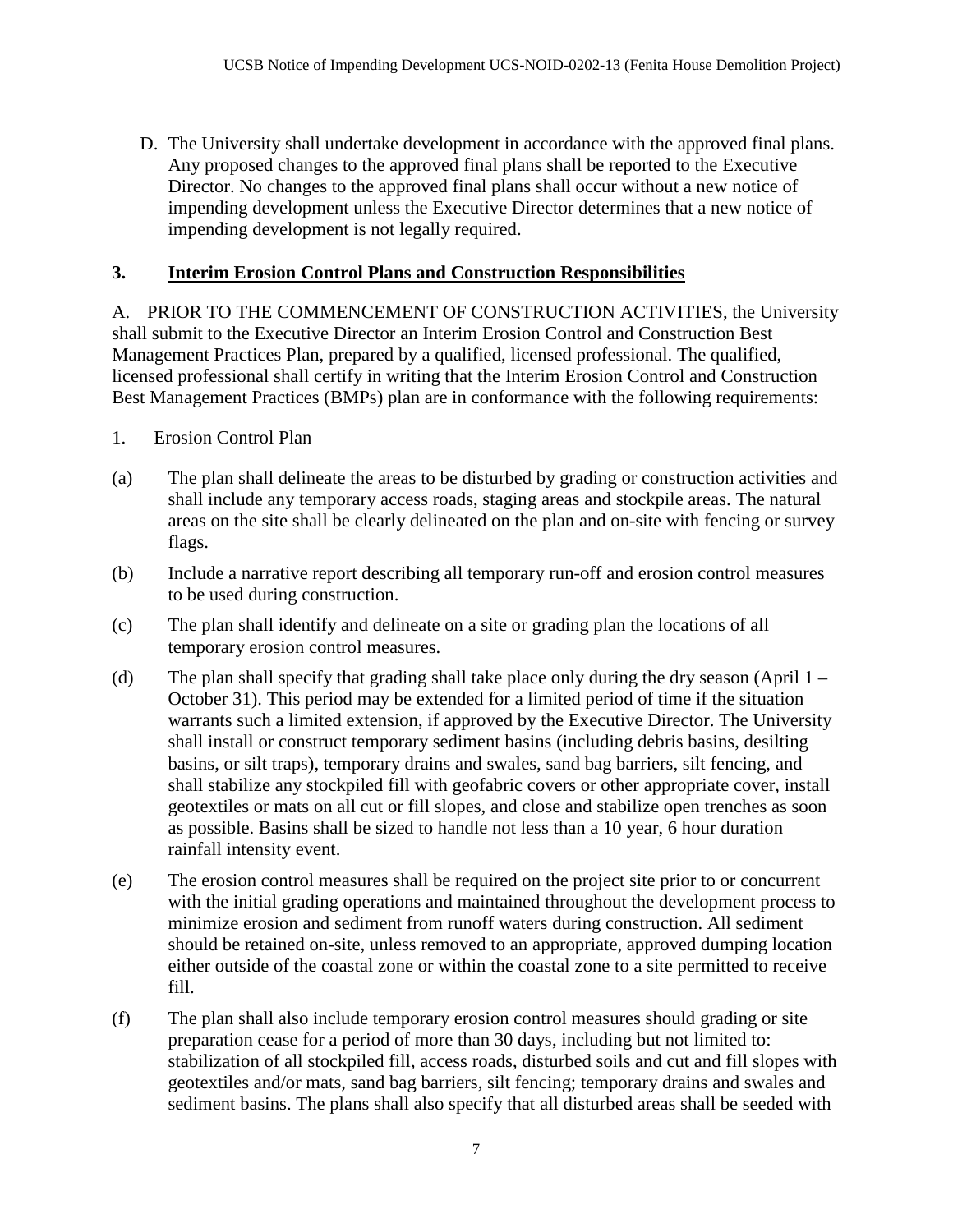native grass species and include the technical specifications for seeding the disturbed areas. These temporary erosion control measures shall be monitored and maintained until grading or construction operations resume.

- (g) All temporary, construction related erosion control materials shall be comprised of biodegradable materials (natural fiber, not photo-degradable plastics) and must be removed when permanent erosion control measures are in place. Bio-degradable erosion control materials may be left in place if they have been incorporated into the permanent landscaping design.
- 2. Construction Best Management Practices
- (a) No demolition or construction materials, debris, or waste shall be placed or stored where it may enter sensitive habitat, receiving waters or a storm drain, or be subject to wave, wind, rain, or tidal erosion and dispersion.
- (b) No demolition or construction equipment, materials, or activity shall be placed in or occur in any location that would result in impacts to environmentally sensitive habitat areas, streams, wetlands or their buffers.
- (c) Any and all debris resulting from demolition or construction activities shall be removed from the project site within 24 hours of completion of the project.
- (d) Demolition or construction debris and sediment shall be removed from work areas each day that demolition or construction occurs to prevent the accumulation of sediment and other debris that may be discharged into coastal waters.
- (e) All trash and debris shall be disposed in the proper trash and recycling receptacles at the end of every construction day.
- (f) The University shall provide adequate disposal facilities for solid waste, including excess concrete, produced during demolition or construction.
- (g) Debris shall be disposed of at a permitted disposal site or recycled at a permitted recycling facility. If the disposal site is located in the coastal zone, the disposal site must have a valid NOID for the disposal of fill material. If the disposal site does not have a NOID, such a NOID will be required prior to the disposal of material.
- (h) All stock piles and construction materials shall be covered, enclosed on all sides, shall be located as far away as possible from drain inlets and any waterway, and shall not be stored in contact with the soil.
- (i) Machinery and equipment shall be maintained and washed in confined areas specifically designed to control runoff. Thinners or solvents shall not be discharged into sanitary or storm sewer systems.
- (j) The discharge of any hazardous materials into any receiving waters shall be prohibited.
- (k) Spill prevention and control measures shall be implemented to ensure the proper handling and storage of petroleum products and other construction materials. Measures shall include a designated fueling and vehicle maintenance area with appropriate berms and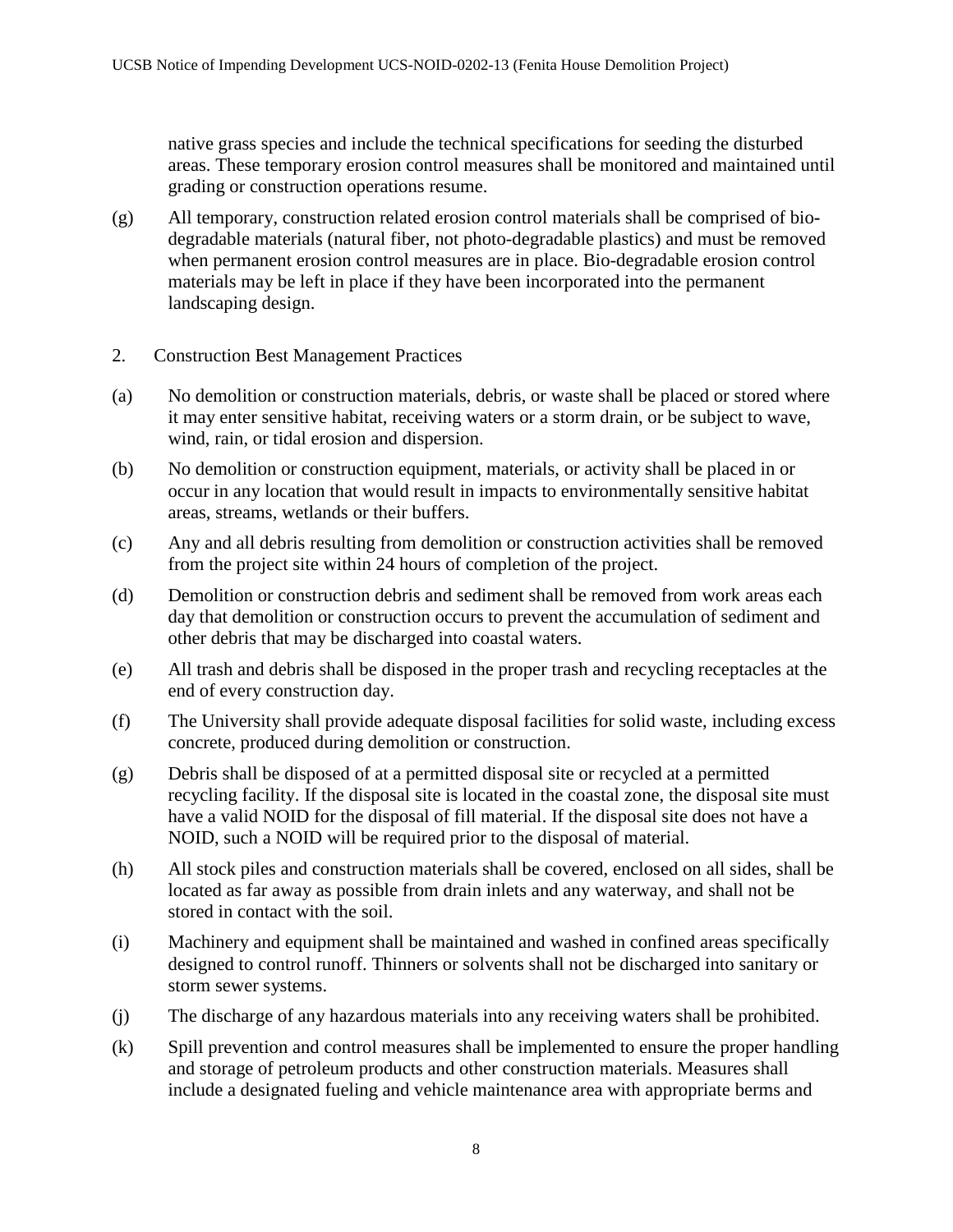protection to prevent any spillage of gasoline or related petroleum products or contact with runoff. The area shall be located as far away from the receiving waters and storm drain inlets as possible.

- (l) Best Management Practices (BMPs) and Good Housekeeping Practices (GHPs) designed to prevent spillage and/or runoff of demolition or construction-related materials, and to contain sediment or contaminants associated with demolition or construction activity, shall be implemented prior to the on-set of such activity
- (m) All BMPs shall be maintained in a functional condition throughout the duration of construction activity.

B. The final Interim Erosion Control and Construction Best Management Practices Plan shall be in conformance with the site/ development plans approved by the Coastal Commission. Any necessary changes to the Coastal Commission approved site/development plans required by a qualified, licensed professional shall be reported to the Executive Director. No changes to the approved final plans shall occur without a new notice of impending development unless the Executive Director determines that anew notice of impending development is not legally required.

### <span id="page-8-0"></span>**4. Removal of Excess Material**

Prior to commencement of construction activities, the University shall provide evidence to the Executive Director of the location of the disposal site for all excess excavated/demolition material from the site. If the disposal site is located in the Coastal Zone, the disposal site must have a valid NOID for the disposal of fill material. If the disposal site does not have a NOID, such NOID will be required prior to the disposal of material.

## <span id="page-8-1"></span>**IV. FINDINGS FOR APPROVAL OF THE NOTICE OF IMPENDING DEVELOPMENT**

The Commission hereby finds and declares:

## **A. PROJECT DESCRIPTION AND BACKGROUND**

The University proposes to demolish the an existing, abandoned 2,385 sq. ft., one-story single family residence structure (aka., the "Fenita House", Building 365) on Slough Road. Demolition would include the removal of the structure's foundation, asphalt driveway, fence, associated utilities and the existing septic tank will be pumped out, decommissioned, and backfilled. No removal of any trees is proposed. The Fenita House was originally constructed in 1954 by the Devereux Foundation (previous owner) as a single-family residence. The University acquired the building and property in 1967. In recent history, the structure has been used as faculty/staff housing, but has remained unoccupied within the past five to ten years and the University has determined that structure has reached the end of its useful life.

The existing structure (the "Fenita House") to be demolished is located on the West Campus Mesa of the University of California, Santa Barbara adjacent to Slough Road. The site is immediately east of Devereux Slough, in a relatively undeveloped portion of West Campus and is not adjacent to any development in the immediate vicinity other than for Slough Road. The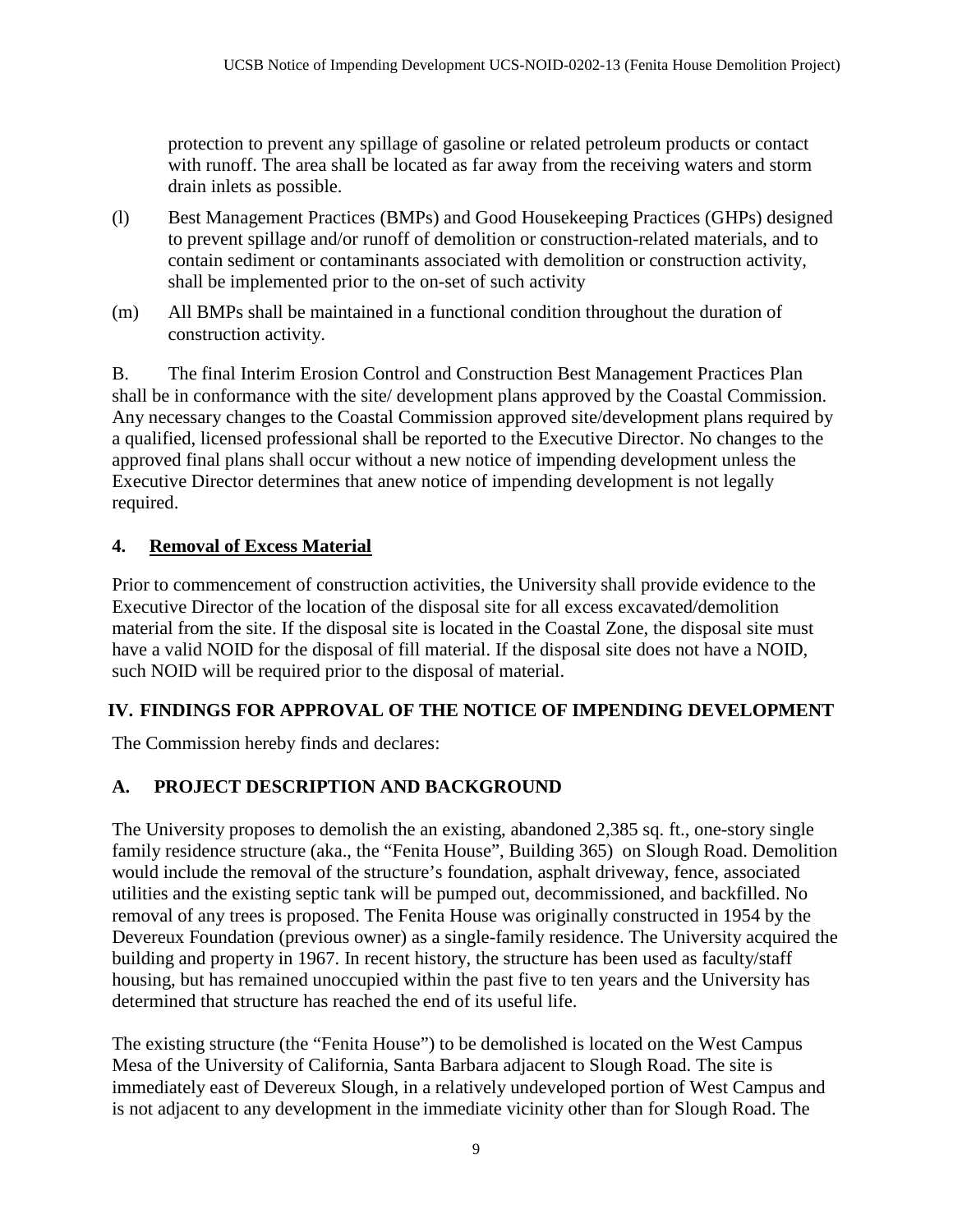project site is relatively flat with ground elevations at approximately 38 feet mean sea level with the exception of the slope on the western side which descend to Slough Rd. and the Devereux Slough with an approximately 25-30 feet drop in elevation from the project site to the slough. The project site is also surrounded by a grove of several mature Cypress and non-native Eucalyptus trees to the west and south (Exhibit 2). The certified UCSB Long Range Development Plan (LRDP) currently designates this area as Faculty Housing.

The project site has been previously developed with the existing single story structure, wooden fence; asphalt driveway, landscaping, and three non-native trees (Deodar (*Cedrus deodara*), Arbutus (*Arbutus* menziesii), and a Eugenia (*Eugenia sprengelii*) tree which are located approximately 10 - 25 ft. from the existing structure. The University has submitted a "Fenita House Bird Survey" prepared by Lisa Stratton, and dated May 5, 2013. This Bird Survey included observations of the three trees listed above and concluded that there were no confirmed sighting of active bird nest use on the three trees. The University does not propose to remove or trim these trees at this time. The existing landscaping and three trees on site are not considered to be environmentally sensitive habitat area (ESHA) however, a portion of the existing driveway is located less than 90 ft. from Devereux Slough, a tidal wetland/estuary that is designated ESHA pursuant to the certified LRDP. As a result of the close proximity of the project site to the slough, some portions of the demolition activities would encroach into the normally required 100 foot buffer from wetlands.

### **B. CONSISTENCY ANALYSIS**

The standard of review for a Notice of Impending Development is consistency with the certified Long Range Development Plan (LRDP). UCSB's LRDP was certified by the Commission in 1990 and contains policies and provisions that identify areas for campus development while protecting coastal resources including environmental sensitive habitat areas, water quality, and public access.

#### **Environmentally Sensitive Habitat Areas and Water Quality**

Section 30240 of the Coastal Act, which has been included as part of the University's certified LRDP, states that environmentally sensitive habitat areas (ESHAs) shall be protected and requires that development in areas adjacent to ESHA be sited and designed to prevent impacts that would significantly degrade such areas. ESHA are defined as areas in which plant or animal life or their habitats are either rare or especially valuable because of their special nature or role in an ecosystem and which could be easily disturbed or degraded by human activities and developments. Additionally, the LRDP contains several polices that address sensitive resources. For instance, Policy 30240(b).24 states that ESHA on campus shall be protected and that all new development shall be set back a sufficient distance from ESHA to ensure protection of sensitive biological resources. In addition, Section 30230 and 30231 of the Coastal Act, which have also been included as part of the University's LRDP, mandate that marine resources and coastal water quality be maintained and where feasible restored and that uses of the marine environment be carried out in a manner that will sustain biological productivity and quality of coastal waters. Furthermore, the LRDP contains several additional polices that require the protection of water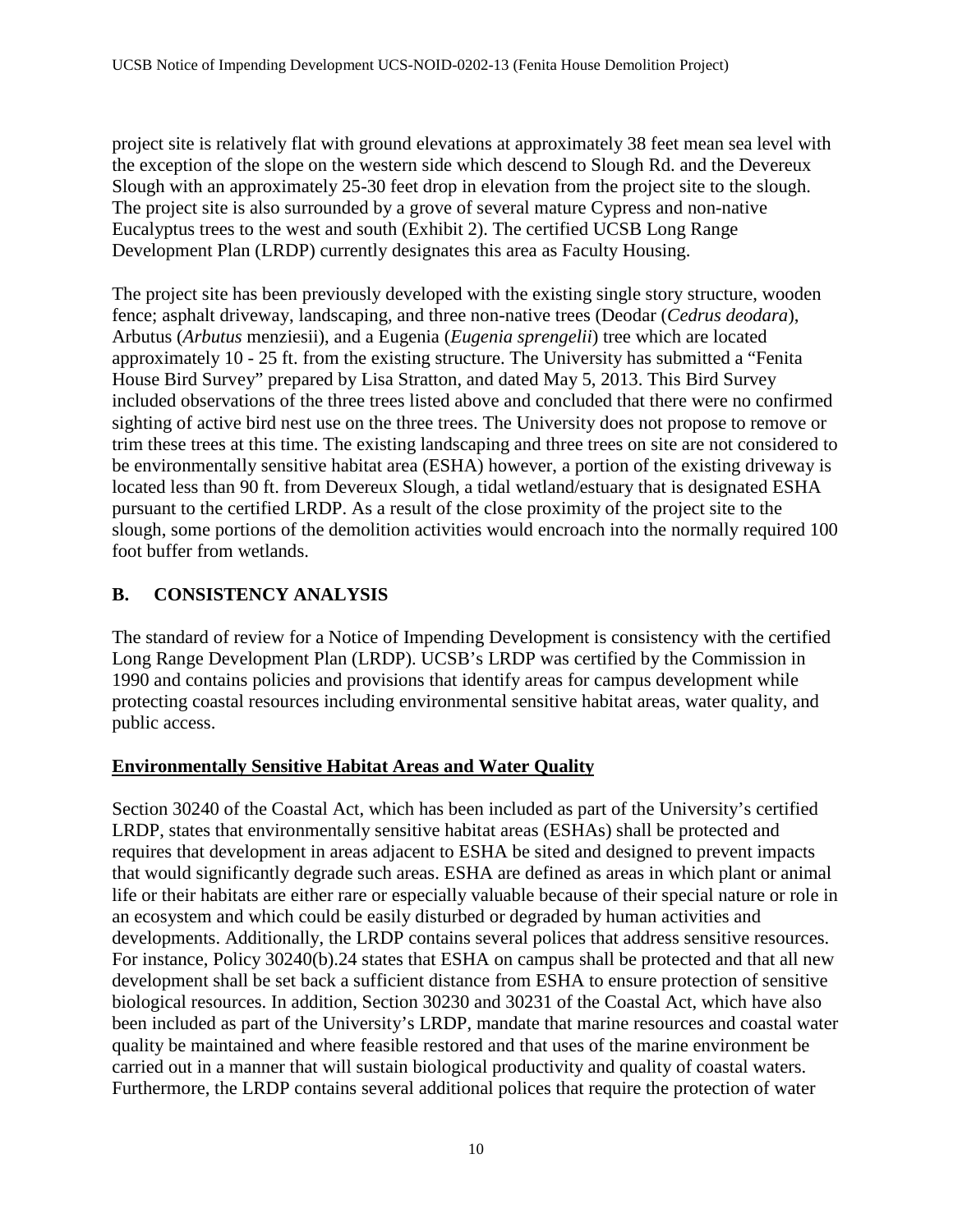quality. Policy 30231.1 of the LRDP requires that wetlands and coastal waters be protected from increased sedimentation or contamination associated with new development. Policy 30231.2 of the LRDP states that projects shall be designed to minimize soil erosion and, where possible, to direct surface runoff away from coastal waters, ESHA, and wetlands. Policy 30231.3 of the LRDP states that drainage and runoff shall not adversely affect the Campus wetlands and that pollutants shall not be allowed to enter wetlands through drainage systems.

The 1990 LRDP does not designate the project site ESHA, however the project site is located immediately adjacent to ESHA and less than 90 feet from the east bank of Devereux Slough, which is designated as both a wetland and ESHA pursuant to the certified LRDP (Exhibit 3). In addition, the project site is located in a relatively undeveloped portion of the University property and approximately half a mile to the north of the Coal Oil Point Reserve. The proposed impending development for the demolition of the Fenita House and associated development would occur less than 100 feet away from Devereux Slough and within the normally required 100 foot buffer from the Devereux Slough wetland. Although demolition activities are not proposed to occur in ESHA, project staging, including the equipment access corridors, for the demolition of the Fenita House, structure's foundation, fence and driveway, has the potential to adversely impact adjacent ESHA. To ensure that project staging is minimized and resources issues are addressed, the University has submitted a construction staging and fencing plan indicating that the construction zone, construction staffing area(s) and construction corridor(s) shall avoid impacts to wetlands and other sensitive habitat.

The Commission also finds that the presence of a qualified biologist is necessary during the demolition activities to ensure that there is no unintended disturbance and adverse impacts to adjacent sensitive resource areas are minimized. Therefore **Special Condition One (1)** has been required to ensure that an independent qualified biologist or environmental resource specialist shall be present on site during all demolition activities or during any activities involving the use of heavy machinery. Specifically, Special Condition One (1) requires that should construction activities occur between February 15 and September 1 (bird breeding season), a qualified environmental resource specialist shall conduct pre-construction bird surveys to determine whether nesting or breeding behavior is occurring and prohibit any construction activities within 500 feet of any nesting or breeding birds. Further, Special Condition One (1) requires that a qualified environmental resource specialist be present during all tree removal activities. If significant impacts or damage occur to sensitive habitats or to wildlife species, the applicants shall be required to submit a revised or supplemental program to adequately mitigate such impacts. Any native vegetation which is inadvertently or otherwise destroyed or damaged during implementation of the project shall be replaced in kind at a 3:1 or greater ratio.

The proposed project will not result in the creation of any new impervious surfaces since all existing development will be demolished and removed from the project site; however, it will result in bare soils and the disturbed areas that could lead to a potential increase in the volume and velocity of stormwater runoff and sediment load that can be expected to leave the site and eventually be discharged into Devereux Slough and coastal waters. Pollutants commonly found in runoff associated with dirt, vegetation and litter can have excess nutrients causing algae blooms and sedimentation increasing turbidity which both reduce the penetration of sunlight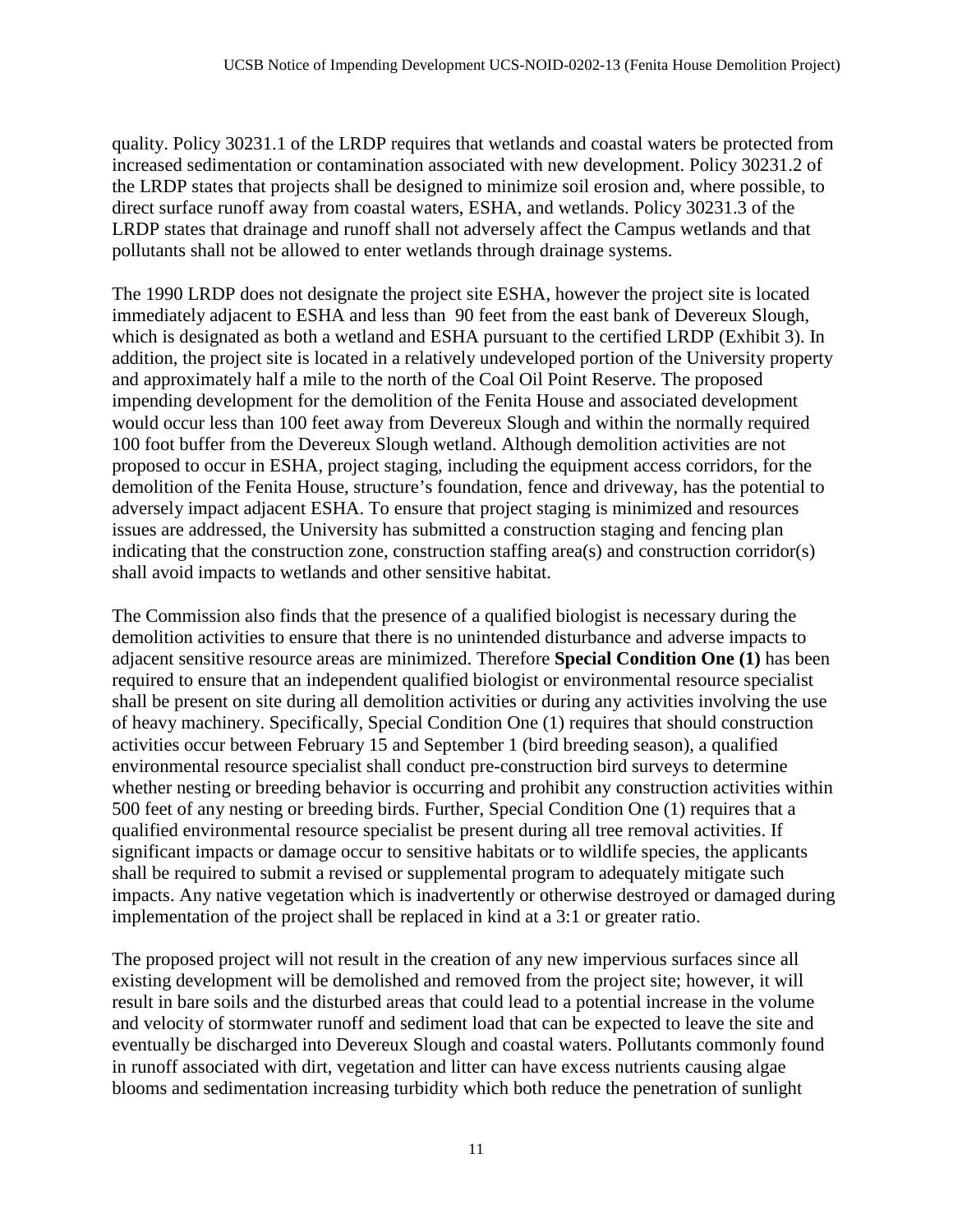need by aquatic vegetation which provide food and cover for aquatic species; disruptions to the reproduction cycle for aquatic species; and acute and sublethal toxicity in marine organisms leading to adverse changes in reproduction and feeding behaviors. These impacts reduce the biological productivity and the quality of wetlands and coastal waters and reduce optimum population of marine organisms and have adverse impacts on human health.

Although the existing graded pad where the residence is located is relatively flat, slopes on site descend approximately 25-30 ft. in elevation from the flat pad area to the eastern bank of Devereux Slough which is located approximately 90 ft. from the subject site. Although Slough Road is located between the subject site and Devereux Slough, if increased erosion on site from demolition activities occurs then increased sedimentation to downslope areas from uncontrolled stormwater runoff, including the adjacent Devereux Slough wetland would likely occur.

In past actions, the Commission has found that erosion on site can be best minimized by revegetating all disturbed areas with native plants compatible with the surrounding area. However, in this case, the University is not proposing to revegetate any of the disturbed areas on site after demolition is complete and has instead proposed to simply place mulch over the disturbed/exposed soil areas. Although use of mulch on disturbed areas provide some benefit in reducing surficial soil erosion, it does not provide the same level of erosion control as the use of revegetation, particularly on sites with sloped areas, such as the subject site, where mulch may be washed downslope by stormwater runoff. Therefore, given the close proximity of the Devereux Slough wetland, which is located downslope and less than 90 ft. from the project site, and the potential for increased sedimentation of the slough which may occur if the disturbed project site is not adequately revegetated, **Special Condition Two (2)** has been required to ensure that all areas that are disturbed on site are adequately revegetated to minimize the potential for adverse impacts to water quality and wetlands resulting from potential increases in erosion and sedimentation. Specifically, **Special Condition Two (2)** requires the University to submit revegetation plans, for review and approval by the Executive Director, to revegetate all disturbed areas on site with native plant species endemic to the surround area. All native plant species shall be of local genetic stock. No plant species listed as problematic and/or invasive by the California Native Plant Society, the California invasive Plant Council, or by the State of California shall be employed or allowed to naturalize or persist on the site. No plant species listed as a 'noxious weed' by the State of California or the U.S. Federal Government shall be utilized or maintained within the property.

Furthermore, interim erosion control measures and best management practices implemented during demolition activities will serve to further minimize the potential for adverse impacts to water quality and downslope wetland areas resulting from drainage runoff during demolition. Therefore, the Commission finds that **Special Condition Three (3)** is necessary to ensure the proposed development will not adversely impact water quality or coastal resources. Additionally, the Commission finds that stockpiled materials and debris have the potential to contribute to increased erosion, sedimentation, and pollution. Policy 30231.1 of the LRDP prohibits the storage or deposition of excavated materials on campus where such material will be subject to stormwater runoff in order to minimize soil erosion and sedimentation of coastal waters. Therefore, consistent with Policy 30231.1 of the LRDP in order to ensure that excavated and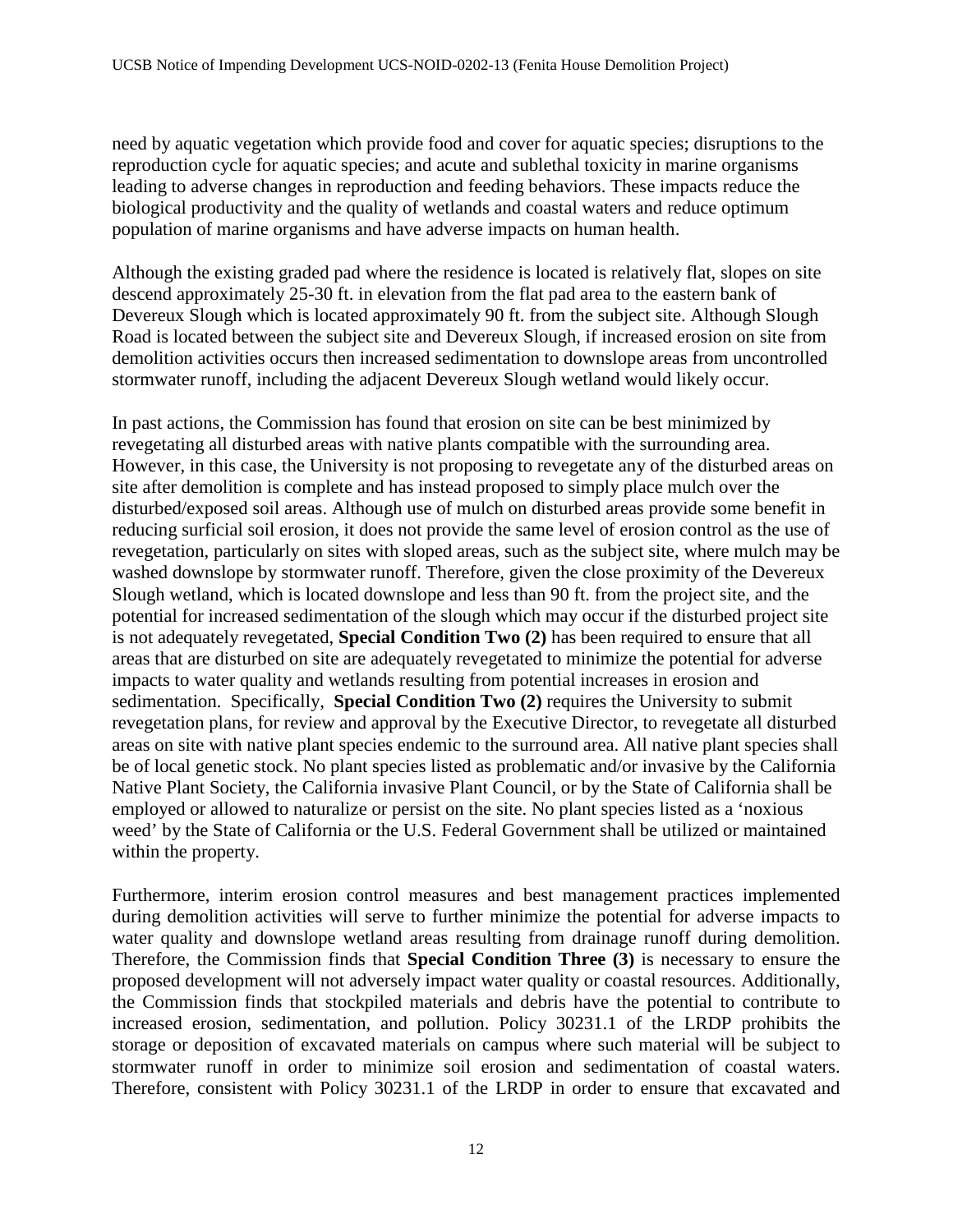debris material will not be stockpiled on site and that landform alteration and site erosion is minimized, **Special Condition Four (4)** requires the University to remove all excavated materials, including debris resulting from the demolition of existing structures, from the site to an appropriate location permitted to receive such material. Should the disposal site be located in the Coastal Zone a separate coastal development permit or notice of impending development may be required.

For the reasons described above, the Commission finds that the Notice of Impending Development, as conditioned, is consistent with the applicable LRDP policies with regards to environmentally sensitive habitat areas, wetlands areas, other sensitive resources, and water quality.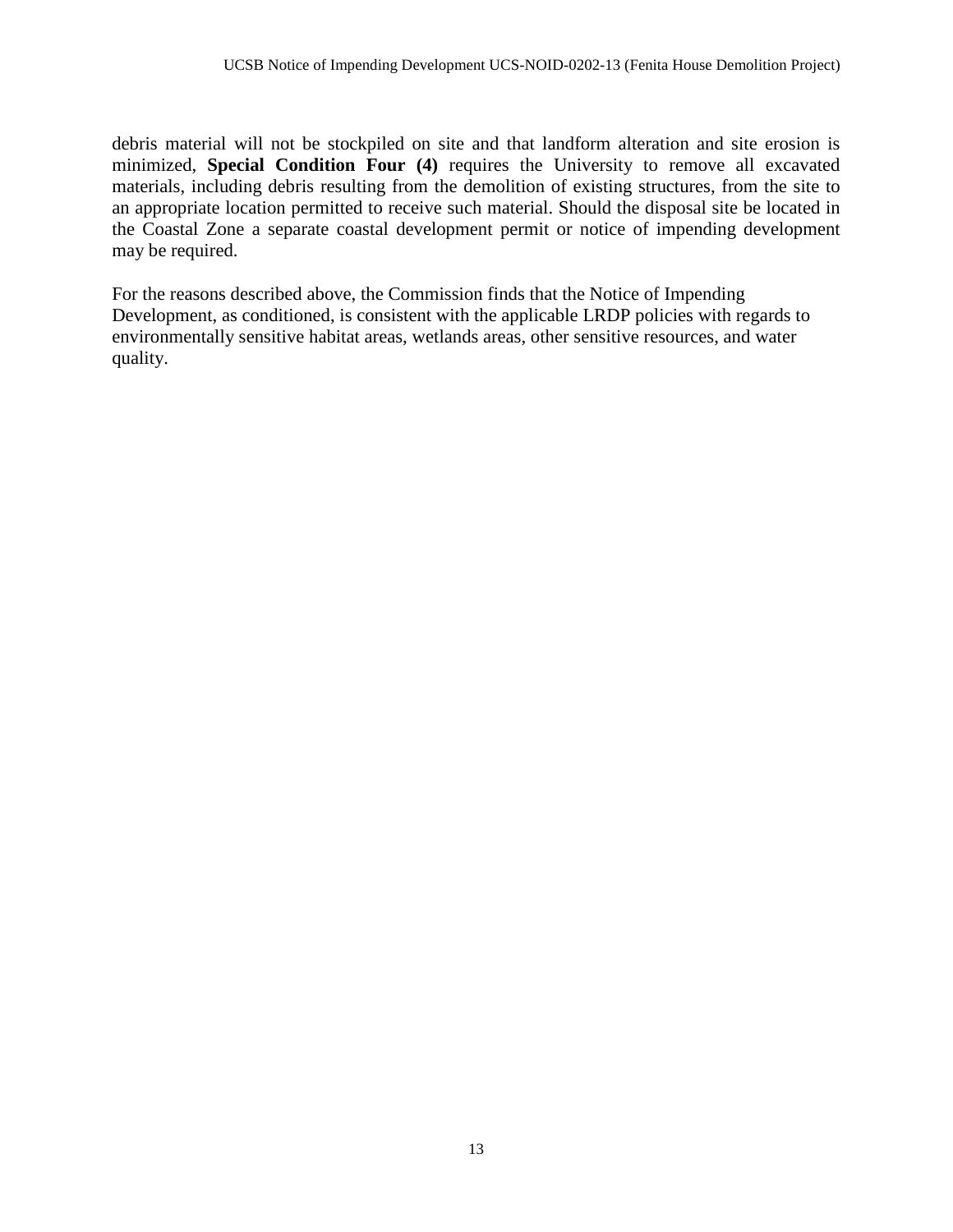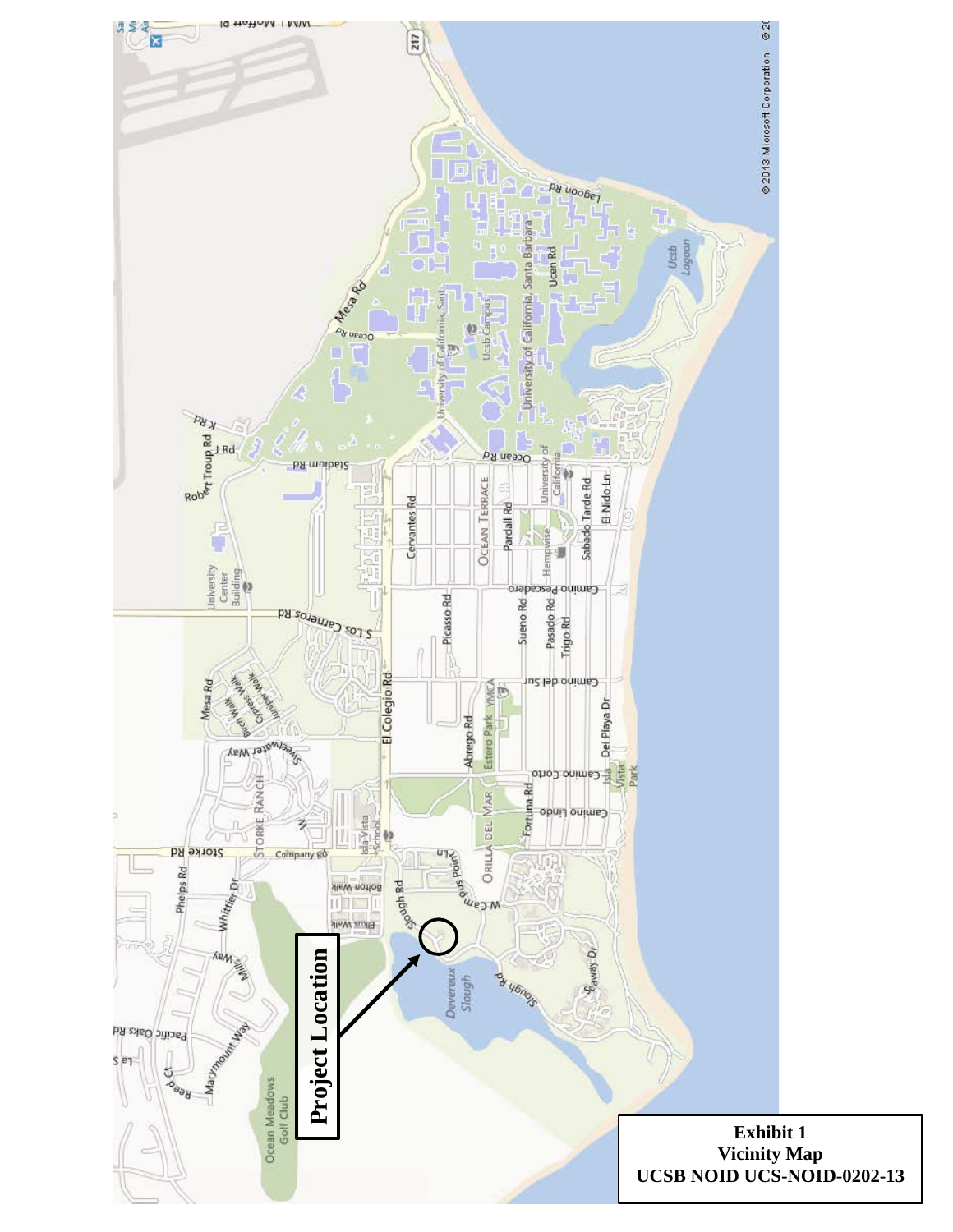